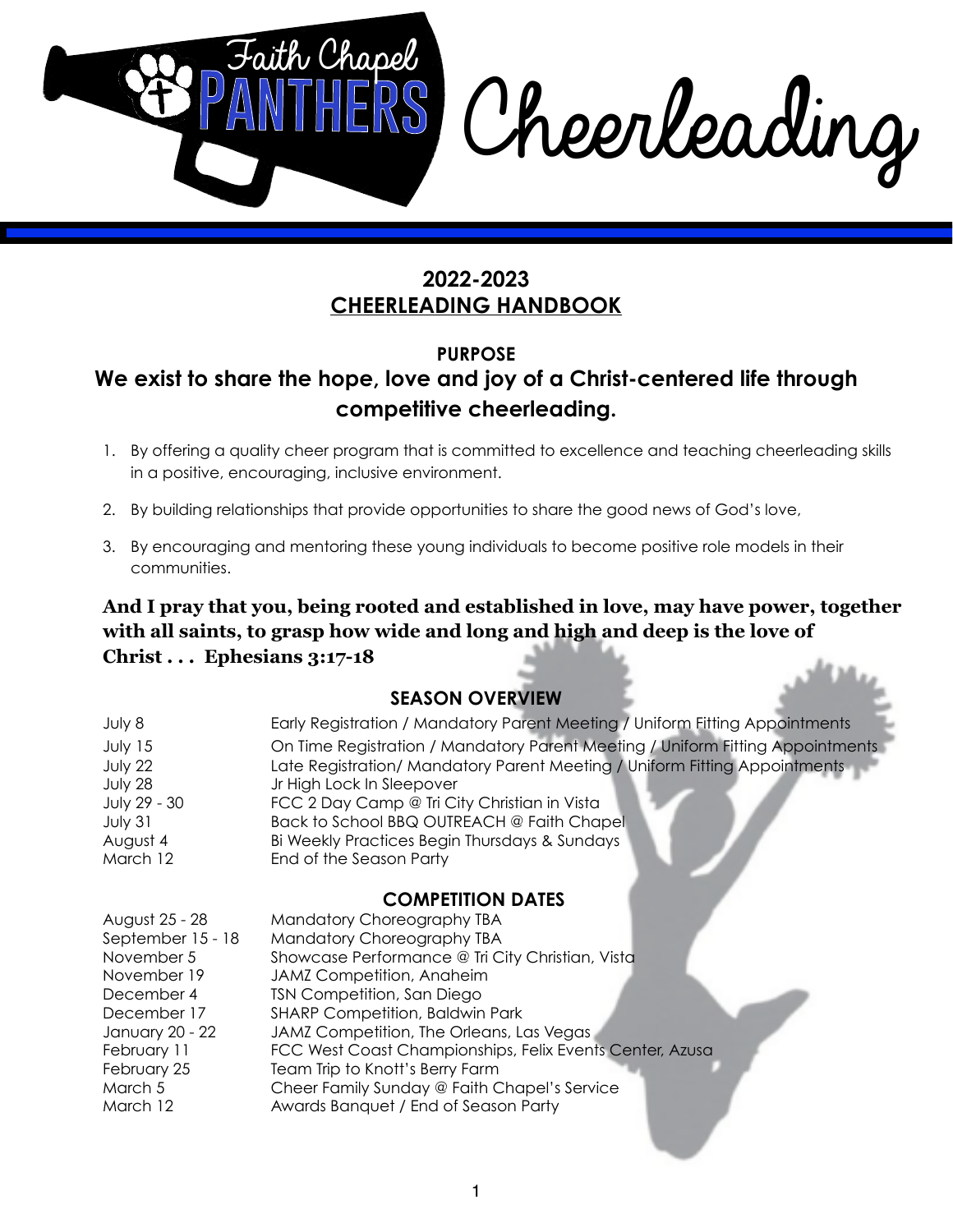

#### **PRACTICES**

**Cheerleaders must be at every practice on time and prepared** – fully dressed in appropriate practice attire, including hair pulled back, jewelry removed and proper cheer shoes on. Cheer shoes are to be worn at practices and performances ONLY.

Practices will be held 2 times a week for 1 ½ to 2 hrs. **ALL PRACTICES ARE MANDATORY.**

- Wear designated practice attire with cheer shoes
- Pull hair up in a ponytail
- Remove ALL Jewelry
- Bring your booklet and a water bottle
- Apply tape or braces prior to start time

#### **ATTENDANCE**

Competitive cheerleading is a team sport. The full squad is necessary at every practice to determine spacing alignment and visual appeal. More importantly, all members are needed at each practice to maintain safety standards while practicing all stunts. Each squad member plays a key role in these stunts. Practice attendance is vital and the following attendance policy will be strictly enforced. **Any cheerleader accruing more than 3 absences will result in dismissal from the team with NO REFUND.** Due to the commitment level of the cheerleader and commitment and flexibility required of the parents, we HIGHLY recommend you consider your child's current schedule and activities before committing to competition cheer.

## **COMPETITIONS**

#### **Attendance at all competitions is mandatory.**

A parent or designated chaperone MUST accompany each cheerleader at each competition. Cheerleaders are required to be present for competition awards. Please plan accordingly.

## **TEAM UNITY**

**We promote an all for one and one for all mentality. Cheerleaders and parents need to promote team unity by showing respect for one another.** Positive dialogue and encouragement should be exhibited at all times. Derogatory comments about other cheerleaders / coaches will NOT be tolerated. Treat others the way you want to be treated. If you have a concern, please contact the coach or director. Please talk with someone who can make a change or address your concern.

## **ATTITUDE**

**Cheerleaders are expected to come to practice with an "I can" attitude.** I can't or "I won't try will result in extra laps or conditioning. Cheerleaders are expected to come to practices and performances with an attitude of cooperation, realizing that what is best for you personally may not be best for the whole team.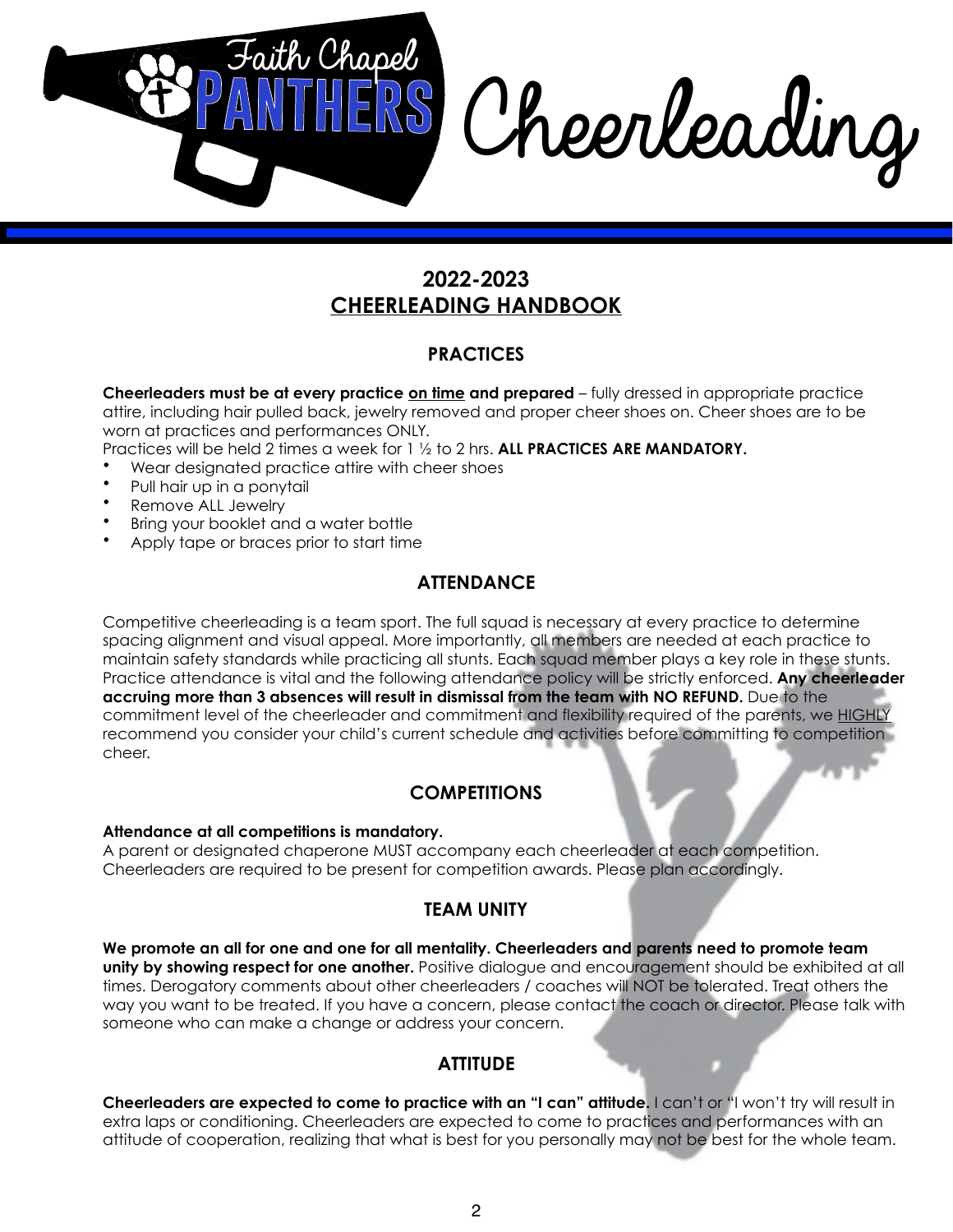

#### **SAFETY**

As with any athletic activity, cheerleading jumps, tumbling and stunts involve risk of injury. **Every cheerleader should be 100% attentive at all times.** Talking and side activities create distractions and negatively impact the team. If the coach is working with another group, the information is relevant for all. **SAFETY IS FIRST PRIORITY!**

#### **INJURIES**

**All injuries must be reported to a coach immediately and an incident report completed.** If medical attention is required, it is the parent's responsibility to provide the coach/coordinator with a doctor's note including any special instructions or limitations.

#### **UNIFORM**

**Designated practice and team uniform pieces (including bows, make up and accessories) must be kept clean, organized and accessible.** Pease be careful to follow the uniform washing instructions specifically. Cheer shoes are NOT to be worn outside the gym. They are used for practices and performances ONLY until after the season.

## **HAIR, MAKE UP, NAILS & JEWELRY**

**Cheerleaders will wear matching hairstyles and make up for all performances.** Nails must be kept trimmed to an athletic length. Please REMOVE nail polish prior to performances. Only matching nail polish will be allowed for performances. **Jewelry of any kind is strictly prohibited at practices, and performances.**

## **CELL PHONES / ELECTRONICS**

**Cell phones and other electronic devises are to be silenced and put away during practice and other team activities. A cell phone box will be provided for cheerleaders to place phones in during practices and other events. This includes competitions.** These electronics become a distraction from staying focused on team building. The coach will collect them to be picked up by the parent after practice when necessary. In the case of an emergency – call the coach.

## **COMMUNICATION**

It is important to familiarize yourself with the Team Snap App. All of our practices and events are posted on the Team Snap App for your convenience. We also use the App to send out team e mails and group chat with each other. Most of your questions can be answered by checking the info sent out through the app. **The Team Snap App is intended to be used for communication, clarification and encouragement. Please keep all post and comments positive!**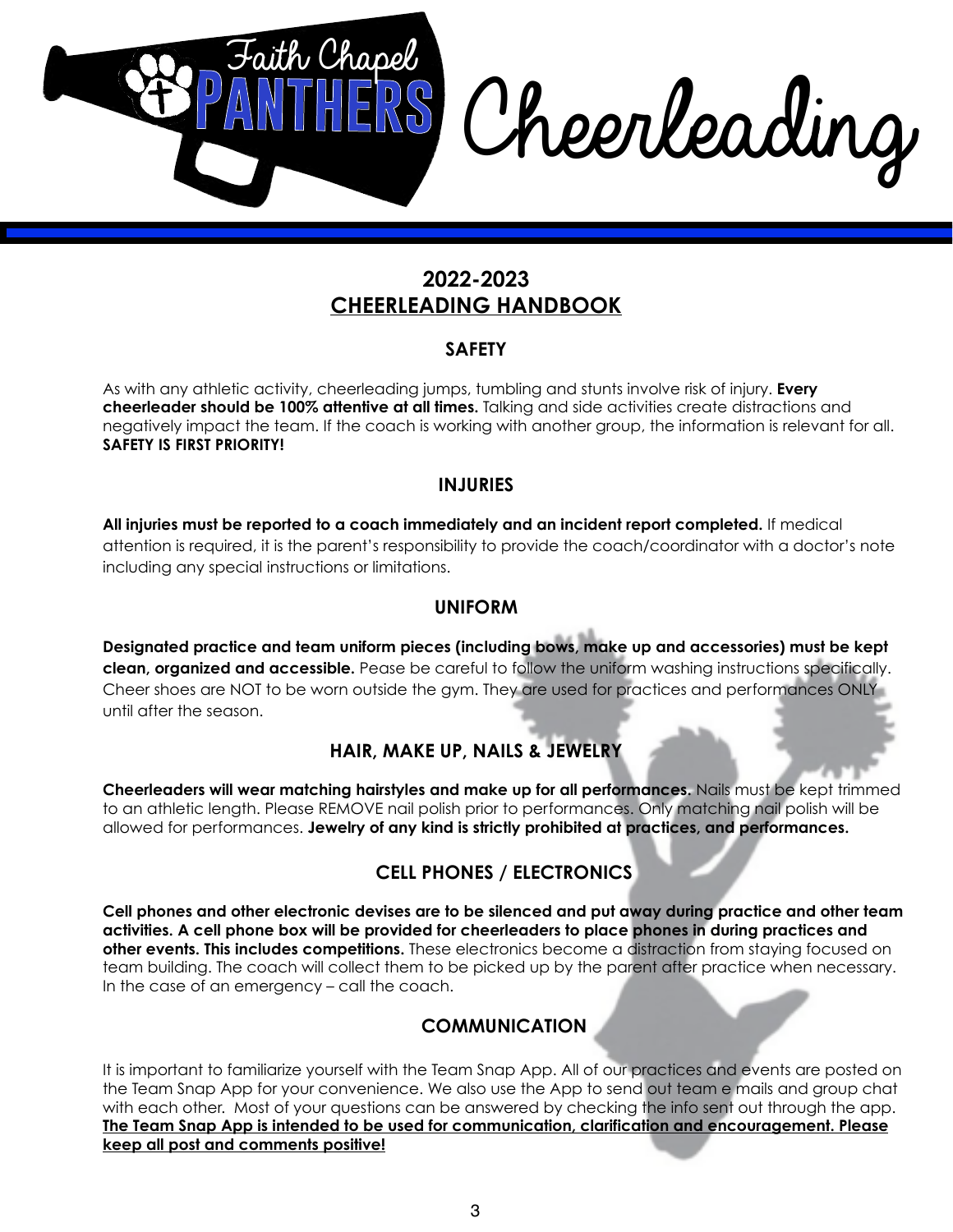

#### **TUMBLING**

Tumbling drills and skills will be a part of our regular practice schedule. Additional training in tumbling is recommended but not required. It is beneficial for each cheerleader to receive additional training in tumbling. **The more participants that tumble, the higher the scores in tumbling and execution will be.**

## **COMMUNITY OUTREACH**

**Working together as a team to serve our community is an important part of our team building experience.**  We will be partnering with Faith Chapel at the Back to School BBQ and Trunk or Treat to serve the community. We will also be planning other community outreach opportunities for each team throughout the season. **CONTACTS**



## **RESIGNATIONS / DISMISSALS**

I hereby understand that if my child is dismissed or chooses to leave the program for any reason, **no fees will be refunded, no exceptions.** I understand that we are entering into a commitment to the entire season.

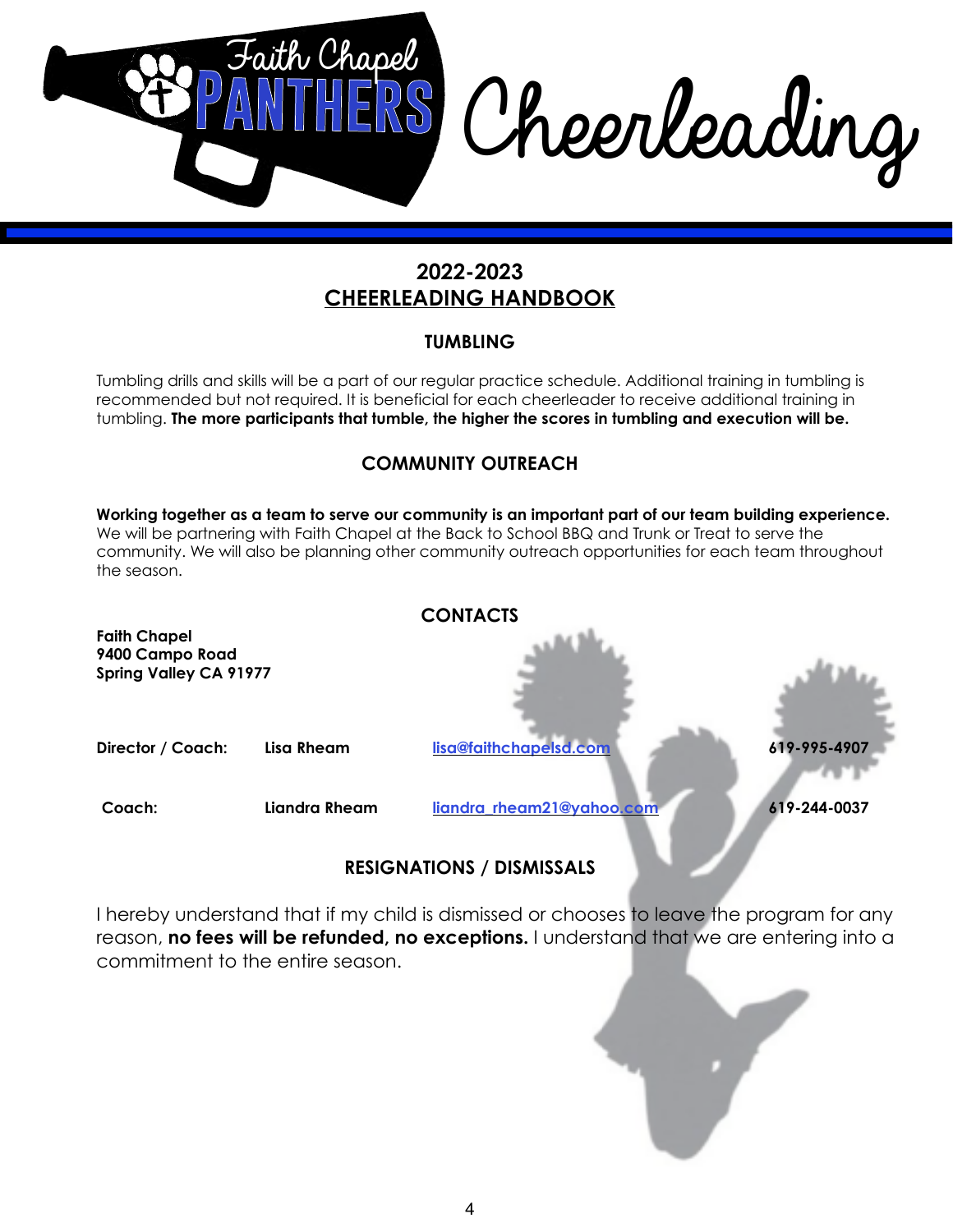

## **FEES/PAYMENT PLAN**

**Registration Fee:**

| 7/8/22      | 7/15/22       | 7/22/22           |
|-------------|---------------|-------------------|
| Early \$200 | On Time \$250 | <b>Late \$280</b> |

**Registration Includes:** FCC 2 Day Kick Off CAMP & Impact registration, drawstring bag, devotional book, cheer shoes, practice shorts, t shirt and bow.

#### **Season Cost: \$1,000 plus registration fee**

**Optional Monthly Payment Plans: Registration Fee plus \$200 monthly x 5 months (August, September,** October, November, December)

#### **Season Cost Includes:**

Team Choreography & Music Picture Package Complete Competition Uniform & Bow Competition Make Up Competition Entry Fee – for Cheerleader Souvenir Gift (pin) End of the Season Gift

#### **ADDITIONAL COST:**

Parking and Spectators Admission to Competitions Hotel Accommodations Team Trip to Knott's Berry Farm Travel to and from Competitions Awards Banquet Meal

#### **OPTIONAL COST:**

Jacket Pants / Capris Backpack Travel Bag



I, parent/legal guardian of the participant, agree to be solely responsible for the above mentioned payment plan. I understand that all payments made are **non refundable**.